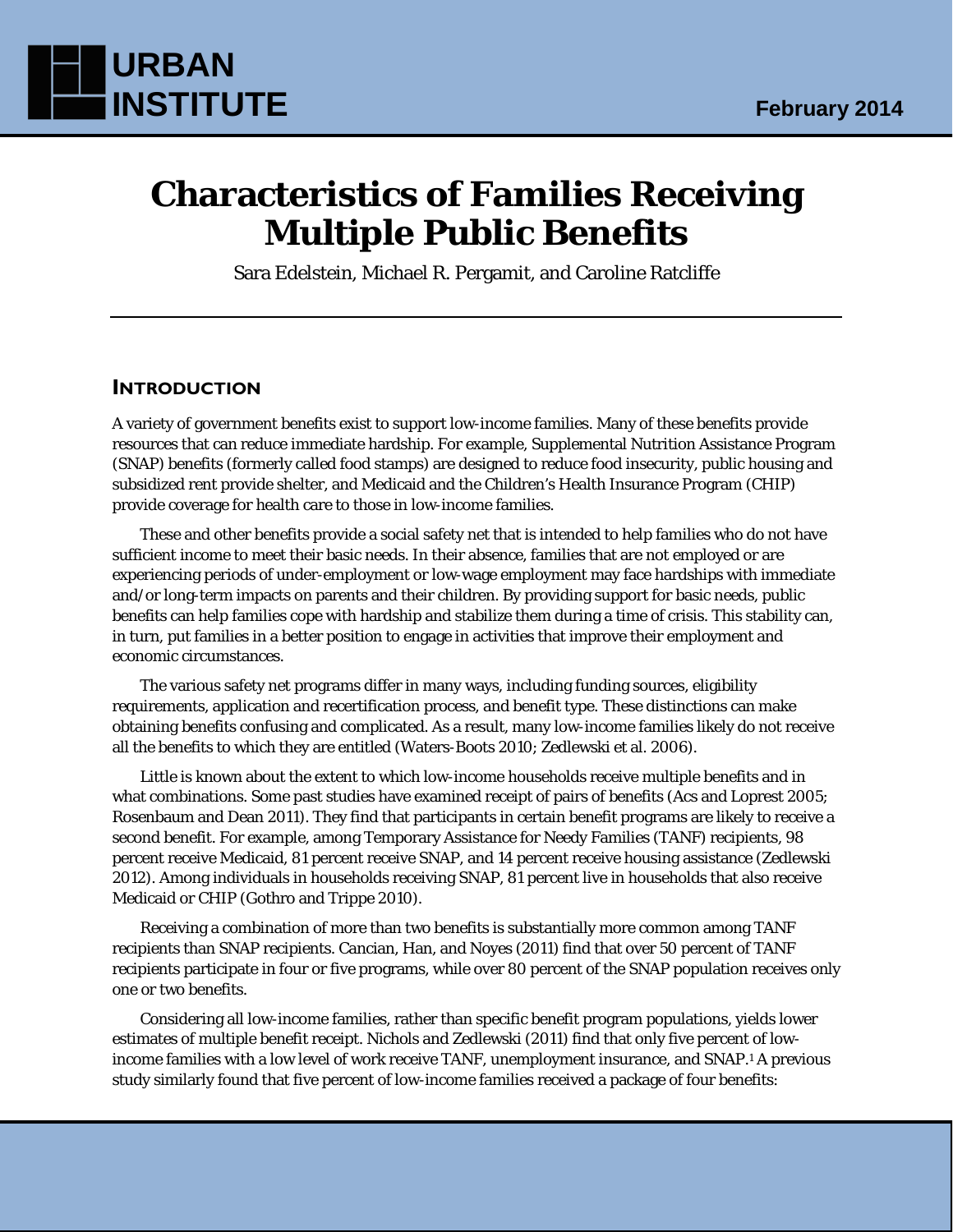public health insurance, SNAP, child care subsidies, and the Earned Income Tax Credit (Zedlewski, Adams, Dubay, and Kenney 2006). Among poor, single-parent families, the prevalence is higher, with 15 percent of these families receiving all four benefits. These low rates of multiple benefit receipt may be, in part, a result of the programs considered. For instance, child care subsidies are difficult to access, so lowincome families are unlikely to receive all four benefits studied.

This brief builds on what is currently known by answering three research questions:

- What types of benefits do low-income families with children receive?
- How many benefits do low-income families with children receive?
- What are the characteristics of families receiving different benefit packages?

In answering these questions, we provide a more complete understanding of what benefits low-income families with children receive, how these families combine benefits, and what distinguishes families that receive different benefit packages.

We find that multiple benefit receipt is common among low-income families with children, with 56 percent of families receiving two or more benefits. However, when we look beyond the receipt of food assistance and public health insurance, a minority of families receive other benefits—fewer than 20 percent receive shelter assistance (housing or energy), cash assistance (TANF or Supplemental Security Income [SSI]), or work supports (child care or transportation assistance). Families that receive one to three benefits generally access food assistance and public health insurance, with limited use of other public benefits. Only when families receive four or more benefits do they branch out to other benefits (e.g., shelter, cash, work supports) in significant numbers. Families that receive the most benefits are the most disadvantaged and tend to have lower incomes, lower attachment to the labor force, and lower educational attainment. They experience greater economic hardship than families that receive fewer benefits.

# **DATA, SAMPLE, AND ANALYSIS**

This analysis uses the 2004 panel of the Survey of Income and Program Participation (SIPP), which follows individuals in the civilian population over a 48-month period between October 2003 and December 2007. This precedes the Great Recession and thus does not consider the spike in the number of low-income families that resulted from the economic contraction. SIPP respondents, a nationally representative sample of the noninstitutionalized population, answer questions every four months about the previous four-month period, providing information on demographic and family characteristics, income, employment and wages, job characteristics, and receipt of government benefits. <sup>2, 3</sup>

Our sample consists of low-income, working-aged families with children. Each family has income below 200 percent of the federal poverty level,<sup>4</sup> at least one child under age 18, and the family head or spouse between 18 and 55 years old. Each month that a low-income family with children appears in the SIPP, the family is included in the analysis sample as a separate observation. In all, the analysis sample includes 192,507 observations, representing 10,759 unique families.<sup>5</sup>

Our analysis examines nine benefits that are designed to help families meet their basic needs and maintain employment:6

- 1. Public health insurance (Medicaid, CHIP, and/or other state children's health insurance program);7
- 2. SNAP benefits;
- 3. Special Supplemental Nutrition Program for Women, Infants and Children (WIC) benefits;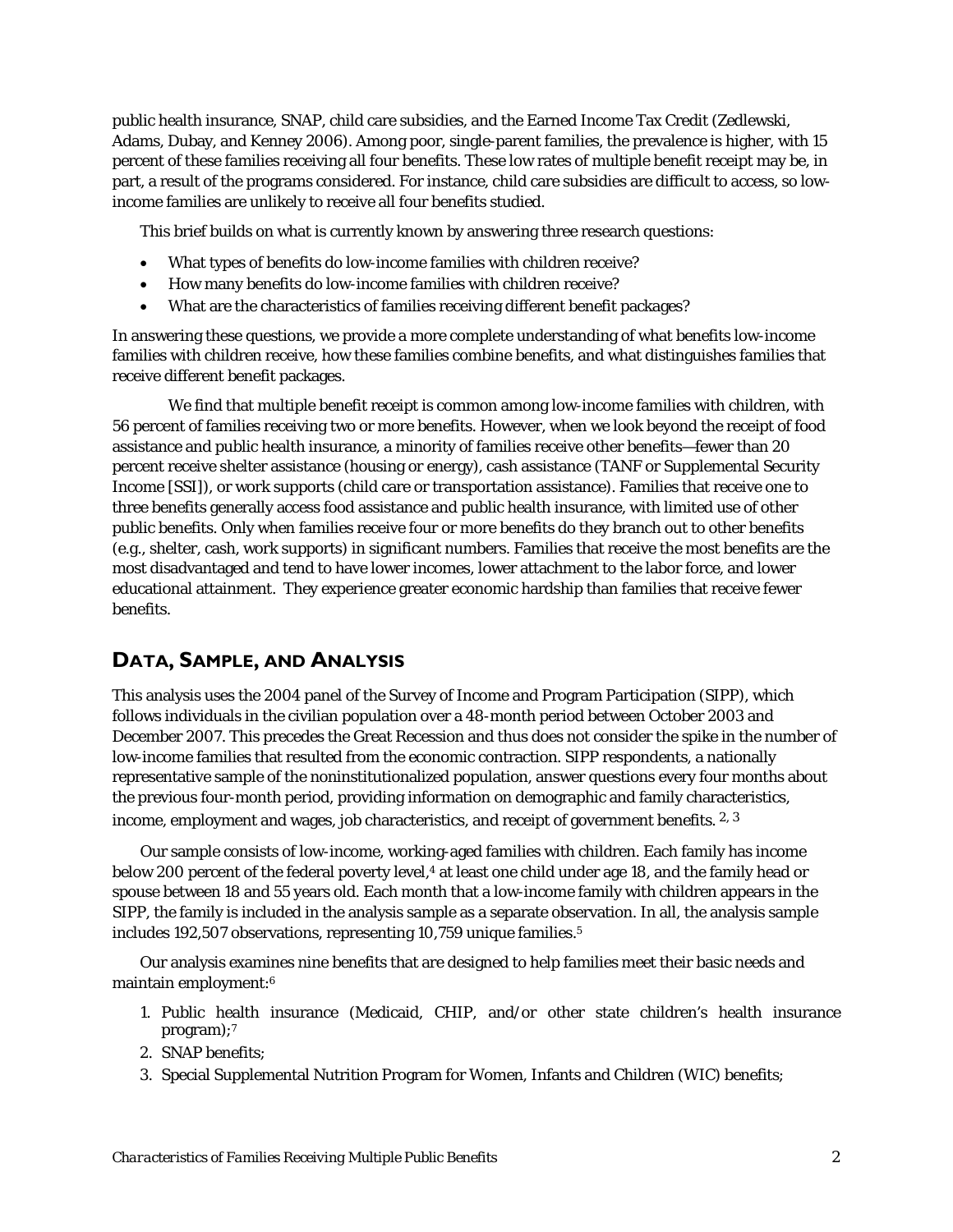- 4. Free or reduced price school meals, through the National School Lunch Program (NSLP) and School Breakfast Program; (SBP)
- 5. TANF benefits;
- 6. SSI benefits;
- 7. Housing assistance (public housing, Section 8 housing, or subsidized rent);
- 8. Energy assistance via the low income home energy assistance program (LIHEAP); and
- 9. Work supports (transportation assistance and/or child care subsidies).

By considering these nine benefits, which fulfill different types of needs, including health care, food, shelter, income support, child care, and transportation, we develop a detailed picture of how families combine benefits.

Our analysis begins by describing the types of benefits received by low-income families, recognizing that both program eligibility rules and family decision-making factors influence benefit receipt. Next, we examine the number of benefits received and how that relates to type of benefits received. Finally, we conduct a *cluster analysis* of benefit receipt, which assigns families to clusters (or groups) such that families in each cluster are similar to one another with regards to chosen attributes (Tan, Steinbach, and Kumar 2005). In this case, the attributes are the families' receipt of the nine benefits. Once the clusters are defined, we describe what benefit combinations and demographic characteristics go together.

# **WHAT TYPES OF BENEFITS DO LOW-INCOME FAMILIES RECEIVE?**

Food assistance and public health insurance are the benefits most often accessed by low-income families with children (figure 1). Two-thirds (67 percent) of families receive a food-related benefit, with 36 percent, 25 percent, and 6 percent receiving one, two, and three food benefits, respectively. Among these food related programs, the most common is free or reduced price school meals (52 percent), followed by SNAP (29 percent) and WIC (22 percent). A majority of families also receive public health insurance—60 percent. The high level of school meal and public health insurance receipt results from broad program eligibility. Children in families with income up to 185 percent of the federal poverty level can access reduced price school meals, and income limits for state health insurance coverage for children are usually at or above 200 percent of the federal poverty level. Food and health benefit receipt by families is also dependent on children's ages. For example, only families with a pregnant mother or a child under five years old are eligible to receive WIC and, among children eligible to receive reduced price school meals, younger children are more likely than older children to be signed up for the program (Dahl and Scholz 2011). Further, many states set a higher income eligibility limit (i.e., more lenient) for public health insurance coverage for younger children than for older children.

Benefits that are not food or health related are much less commonly received. Seventeen percent of families receive assistance with shelter costs, in most cases housing assistance (13 percent), but sometimes energy assistance (6 percent). Even fewer families receive support in the form of cash benefits—7 percent receive TANF and 8 percent receive SSI. Likewise, 7 percent receive a work support benefit.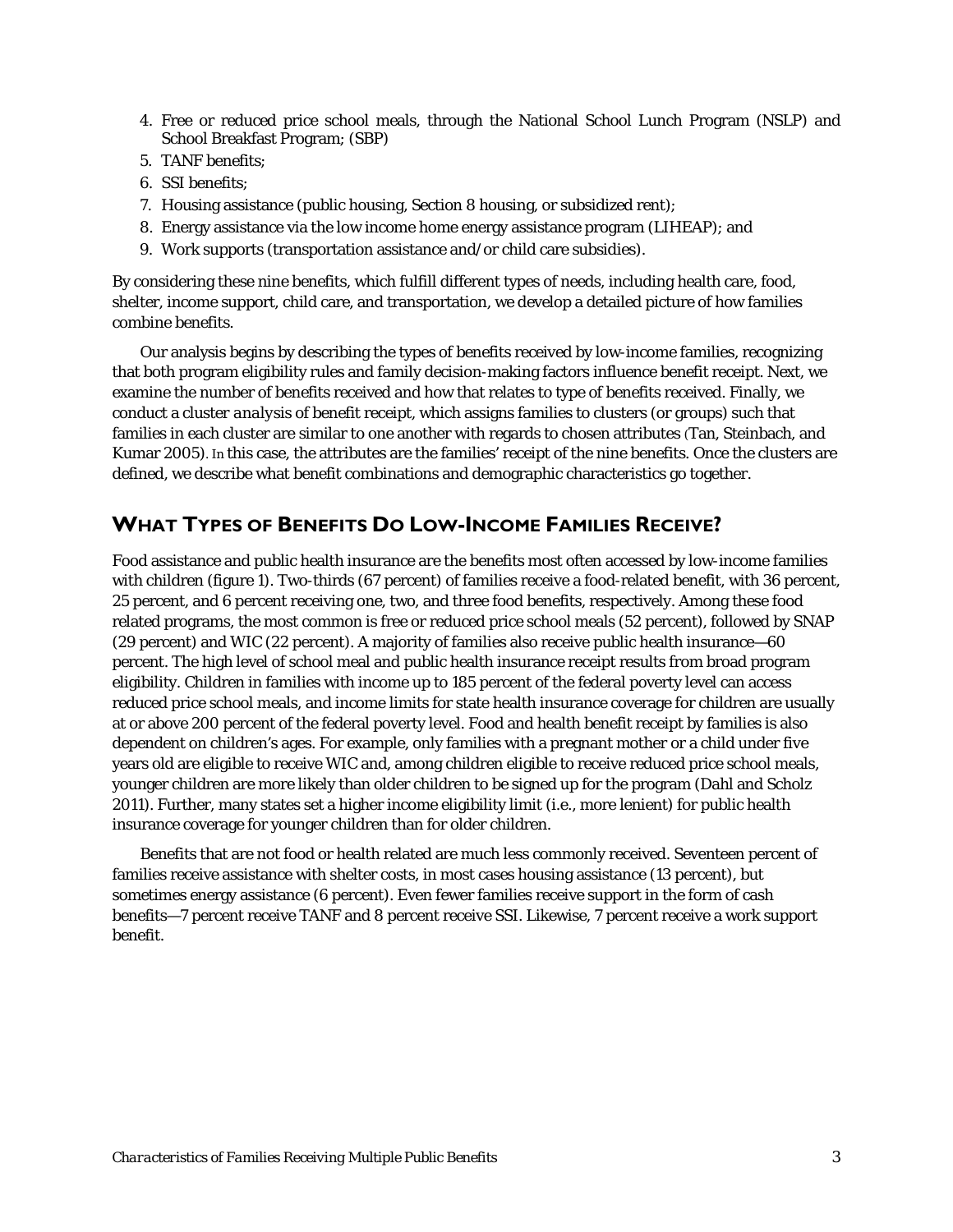

**Figure 1. Benefits Received by Low-income Families with Children, by Type**

*Source*: Authors' tabulations of the 2004 panel of the Survey of Income and Program Participation. Sample includes lowincome, working-aged families with children.

*Notes*: See Data, Sample, and Analysis section for descripton of benefit groups. All results are calculated using the SIPP family weight.

# **HOW MANY BENEFITS DO LOW-INCOME FAMILIES RECEIVE?**

Benefit receipt and multiple benefit receipt are common among low-income families with children. Over three-quarters (78 percent) of families receive at least one benefit, with a minority (22 percent) receiving no benefits (figure 2). The numbers of families that receive one, two, and three benefits are somewhat similar: 21 percent receive one benefit, 20 percent receive two benefits, and 16 percent receive three benefits. Another 20 percent of low-income families receive four or more benefits.

Higher levels of benefit receipt are more common among poor families with children (incomes below 100 percent of the federal poverty level), as compared with non-poor, low-income families with children (incomes between 100-200 percent of the federal poverty level). Over half (52 percent) of poor families receive three or more benefits, as compared with a quarter (24 percent) of non-poor, low-income families with children. Examining even higher levels of benefit receipt, we find that a third of poor families receive four or more benefits, while 10 percent of non-poor, low-income families do so.

At the other end of the spectrum, roughly half (53 percent) of non-poor low-income families receive zero or only one benefit compared with about a third of poor families. Nearly half of poor families receive two or fewer benefits, despite having income that makes them eligible for most of the programs considered here. Some poor and low-income families may have incurred only temporary income drops, so may choose not to apply for benefits or focus on only a single benefit program.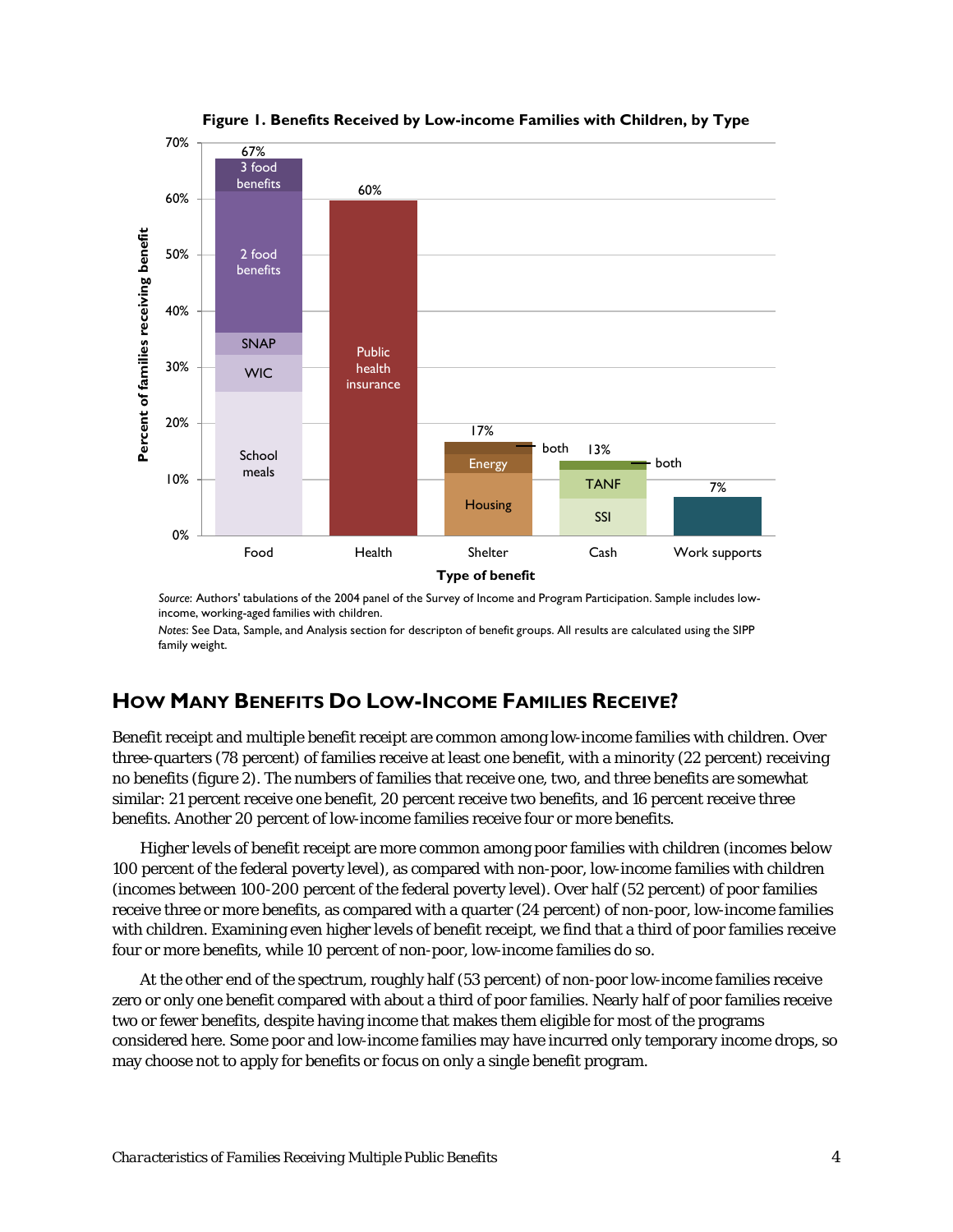

**Figure 2. Number of Benefits Received by Low-income Families with Children**

*Source*: Authors' tabulations of the 2004 panel of the Survey of Income and Program Participation. Sample includes low-income, workingaged families with children.

*Notes*: Poor families have incomes below 100 percent of the federal poverty level; non-poor, low-income families have incomes between 100–200 percent of the federal poverty level. The nine program benefits include SNAP, WIC, free or reduced price school meals, public health insurance, TANF, SSI, work supports, housing assistance, and energy assistance. All results are calculated using the SIPP family weight.

Food assistance and public health insurance are the most prevalent benefits received either alone or in combination. If a family receives only one benefit, it is one of these two types in 97 percent of families, with only three percent receiving one of the other five benefits (table 1, row 1). Among families that receive two benefits, over 90 percent receive food assistance and over 80 percent public health insurance, while five percent receive housing assistance and fewer families receive energy assistance, TANF, SSI, or work support benefits (table 1, row 2). These "other" benefits (non-food and non-health insurance) are also received by a small minority of families (less than 15 percent) that receive three benefits.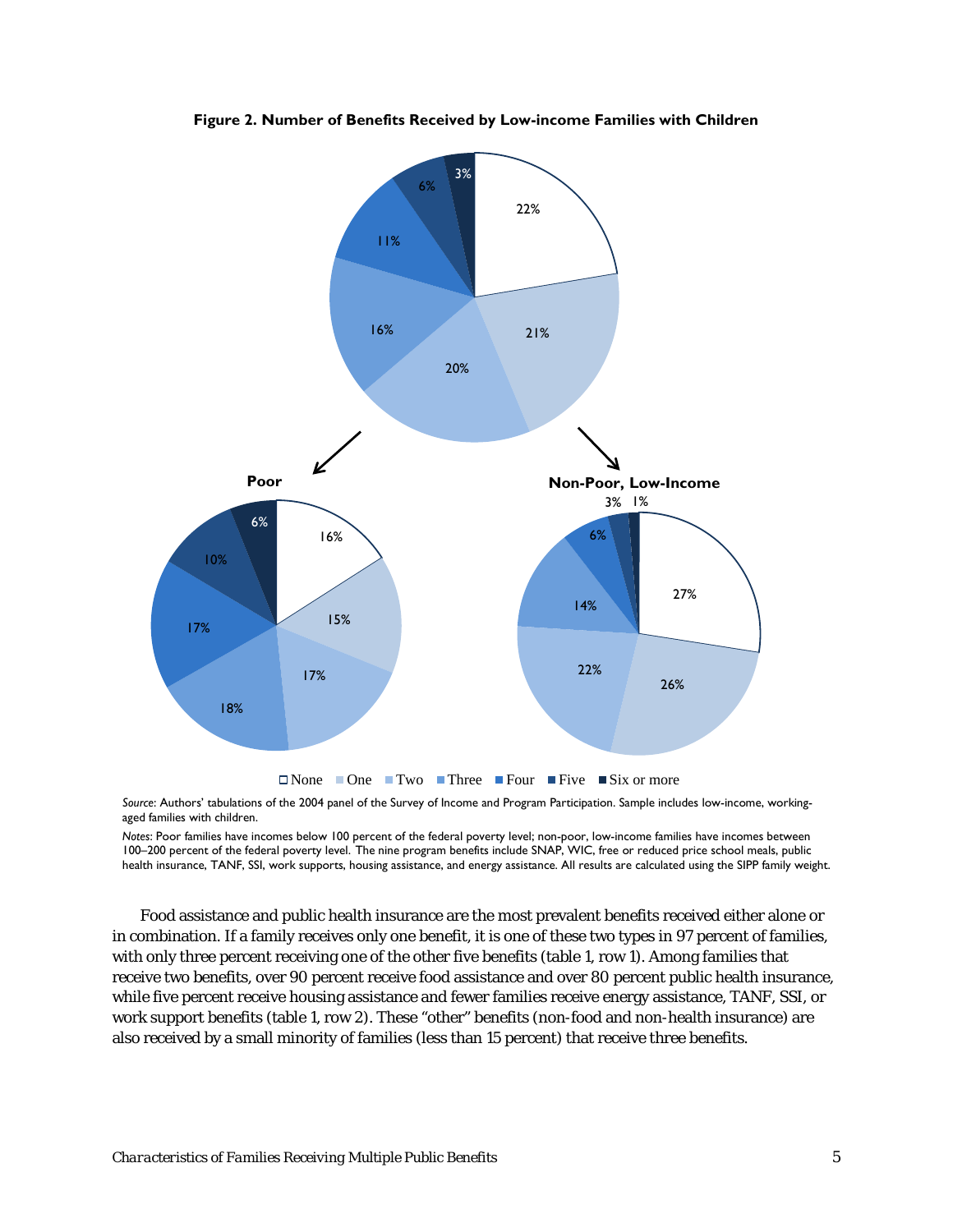| - -<br>Number of |      |        |                |               |     |             | Work     |
|------------------|------|--------|----------------|---------------|-----|-------------|----------|
| benefits         | Food | Health | <b>Housing</b> | <b>Energy</b> | SSI | <b>TANF</b> | supports |
| One              | 60   | 37     |                | 0.3           | 0.3 | 0.03        |          |
| Two              | 92   | 83     |                |               |     | 0.3         |          |
| <b>Three</b>     | 98   | 95     | 14             |               | 13  |             |          |
| Four or more     | 99.9 | 99     | 48             | 22            | 26  | 30          | 24       |

**Table 1. Type of Benefits Received by Number of Benefits Received (Percent)**

*Source*: Authors' tabulations of the 2004 panel of the Survey of Income and Program Participation. Sample includes low-income, working-aged families with children.

*Notes*: Number of benefits is out of nine possible benefits: the three "food" benefits (SNAP, WIC, and free or reduced price school meals) plus the others listed in the columns. All results are calculated using the SIPP family weight.

Only when we focus on families that receive four or more benefits do we see substantial fractions of families receiving benefits other than food assistance or public health insurance. Among families that receive four or more benefits, 90 percent receive a benefit other than food assistance or public health insurance (not shown). Nearly half (48 percent) receive housing assistance, and between 22 percent and 30 percent of families receive each of the other four benefits: energy assistance, TANF, SSI, and work supports (table 1, row 4). The lower level of receipt of these "other" benefits is a consequence of their more stringent eligibility requirements and/or more limited funding.

Although food assistance and public health insurance dominate, other program benefits are important for the well-being of low-income families with children. To better understand how families who receive these less prominent benefits access different services, we examine benefit receipt by key program. For example, how do families who receive TANF combine that assistance with other types of government benefits?

TANF-recipient families have the highest level of benefit receipt, with families receiving an average of five benefits in a month (table 2, row 1).8 Beyond food assistance and public health insurance, which nearly all TANF families receive, 41 percent of these families receive housing assistance and 24 percent receive SSI, followed by work supports and energy assistance. The median income eligibility limit for TANF, which is set by states, was 49 percent of the federal poverty level in 2011 (Kassabian, Whitesell, and Huber 2012), so TANF recipients have very low incomes, making them likely to rely on many benefits.

Like TANF families, the vast majority of families receiving housing assistance also access food assistance (93 percent) and public health insurance (89 percent; table 2, row 3). In addition, between 15 percent and 21 percent of housing assistance families receive the other four benefits—energy assistance, TANF, SSI, and work supports.9 On average, these families receive 4.3 benefits in a month.

Beyond food assistance and public health insurance, families receiving energy assistance, work supports, and/or SSI are most likely to also receive housing assistance and TANF benefits.

In sum, families receiving between one and three benefits generally access food assistance and public health insurance, with limited use of other public benefits. Only when families receive four or more benefits do they branch out to other benefits in significant numbers.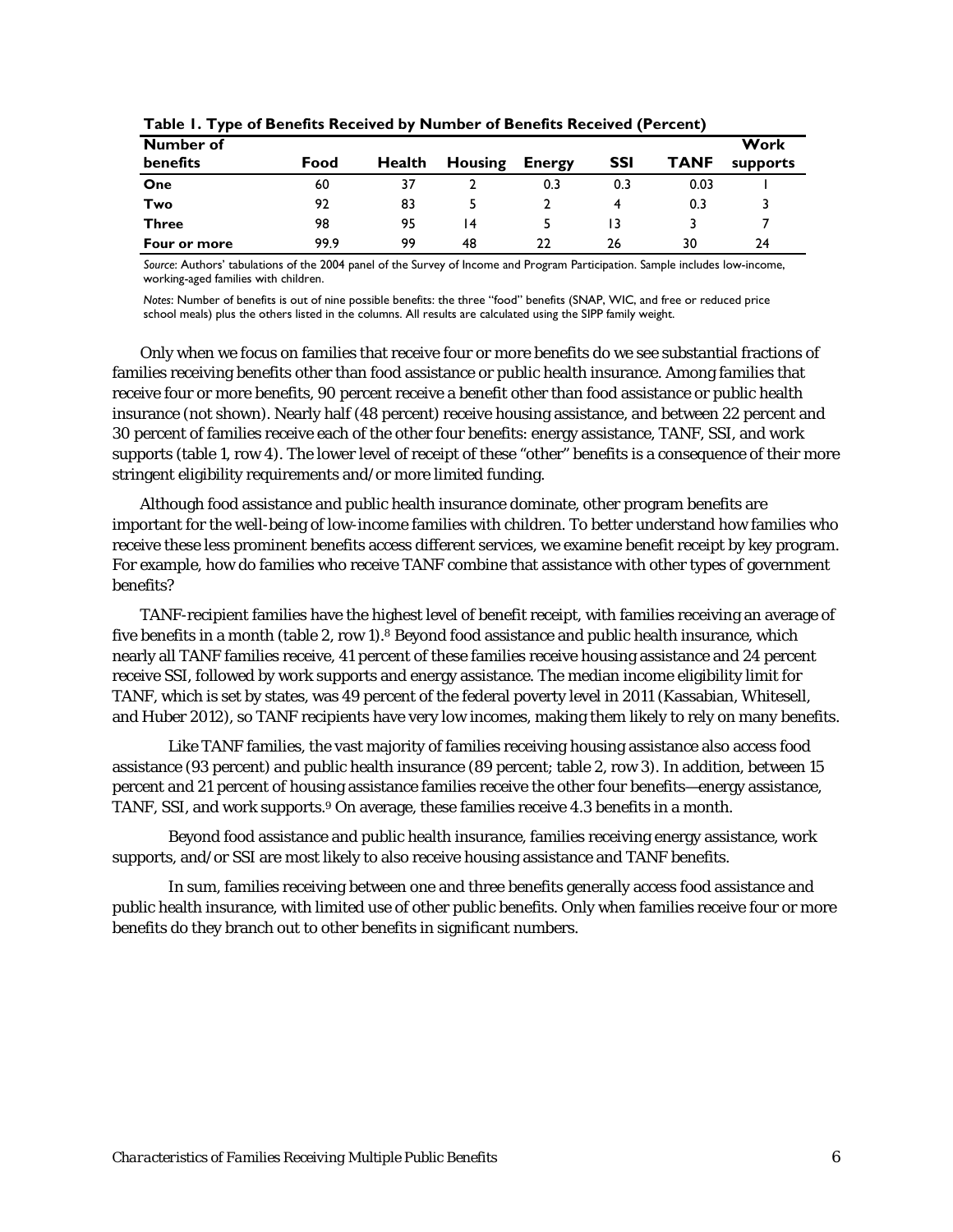|                            | Additional benefits received (percent) |                       |                |          |            |               |      |     |
|----------------------------|----------------------------------------|-----------------------|----------------|----------|------------|---------------|------|-----|
| <b>Benefit</b><br>received |                                        | number of<br>benefits |                |          |            |               |      |     |
|                            | <b>TANF</b>                            | <b>Energy</b>         | <b>Housing</b> | supports | <b>SSI</b> | <b>Health</b> | Food |     |
| <b>TANF</b>                |                                        | 17                    | 4 <sub>1</sub> | 20       | 24         | 99            | 99   | 5.0 |
| <b>Energy</b>              | 21                                     |                       | 38             | 16       | 18         | 92            | 94   | 4.6 |
| <b>Housing</b>             | 21                                     | 16                    |                | 19       | 15         | 89            | 93   | 4.3 |
| <b>Work supports</b>       | 20                                     | 13                    | 37             |          | 7          | 89            | 89   | 4.3 |
| <b>SSI</b>                 | 20                                     | $\overline{2}$        | 24             | 6        |            | 96            | 89   | 4.2 |
| <b>Health</b>              | п                                      | 9                     | 20             | 10       | 13         |               | 84   | 3.0 |
| Food                       | 10                                     | 8                     | 18             | 9        | П          | 74            |      | 2.9 |

**Table 2. Additional Benefits Received by Benefit Recipient Group**

*Source*: Authors' tabulations of the 2004 panel of the Survey of Income and Program Participation.

*Notes*: Sample includes low-income, working-aged families with children. Food assistance includes three possible benefits: SNAP, WIC, and free or reduced price school meals. Mean number of benefits is out of nine possible benefits: the three food benefits mentioned plus the others listed in the columns. Health: public health insurance. Work supports: child care subsidies, transportation assistance. All results are calculated using the SIPP family weight.

# **WHAT ARE THE CHARACTERISTICS OF FAMILIES RECEIVING DIFFERENT BENEFIT PACKAGES?**

To understand in more detail the specific packages of benefits different families receive, we conducted a cluster analysis. The cluster analysis identifies six distinct groups (or clusters) of low-income families with children, differentiated by the combinations of benefits they receive.10 The clusters range from families that receive no benefits (cluster 1) to families that receive an average of four benefits in a month (clusters 5 and 6, see Summary of Six Benefit Clusters box). Although there are differences within each cluster, the

#### **Summary of Six Benefit Clusters**

*Cluster 1*: Families do not receive any of the nine benefits.

*Cluster 2*: All families receive free or reduced price school meals; relatively few (15 percent) receive any other benefit.

*Cluster 3*: All families receive public health insurance and most receive SNAP or free or reduced price school meals (67 percent); few (17 percent) receive another type of benefit.

*Cluster 4*: All families receive WIC, most families receive public health insurance (82 percent), and a substantial fraction receives SNAP (40 percent). No families receive free or reduced price school meals and a minority of families receives other benefits (6 percent to 15 percent).

*Cluster 5*: All families receive WIC and free or reduced price school meals, most receive public health insurance (85 percent), and over half (52 percent) receive SNAP. Between 10 percent and 19 percent of families receive other benefits.

*Cluster 6*: Over 75 percent of families receive public health insurance, SNAP, and free or reduced-price school meals. Housing assistance is received by over half (55 percent) of families and other benefits are received by 22 percent to 29 percent of families (with the exception of WIC, received by virtually no families).

six cluster groups can generally be described as: (1) no benefits, (2) school meals only, (3) predominantly school meals and public health insurance, (4) predominantly WIC and public health insurance, (5) predominantly school meals, WIC, and public health insurance, and (6) a mix of benefits, with school meals, WIC, public health insurance, and housing assistance received by a majority of families.

Cluster 3, families receiving a package of public health insurance and school meals, is the most common, representing over one-quarter of all families (table 3). Cluster 1, those receiving no benefits is the next biggest with over one-fifth of all families. Clusters 2, 4, 5, and 6 are similar in size, each representing about 10–12 percent of all families.

On average, families in the later cluster groups receive more benefits, have lower incomes, and are more likely to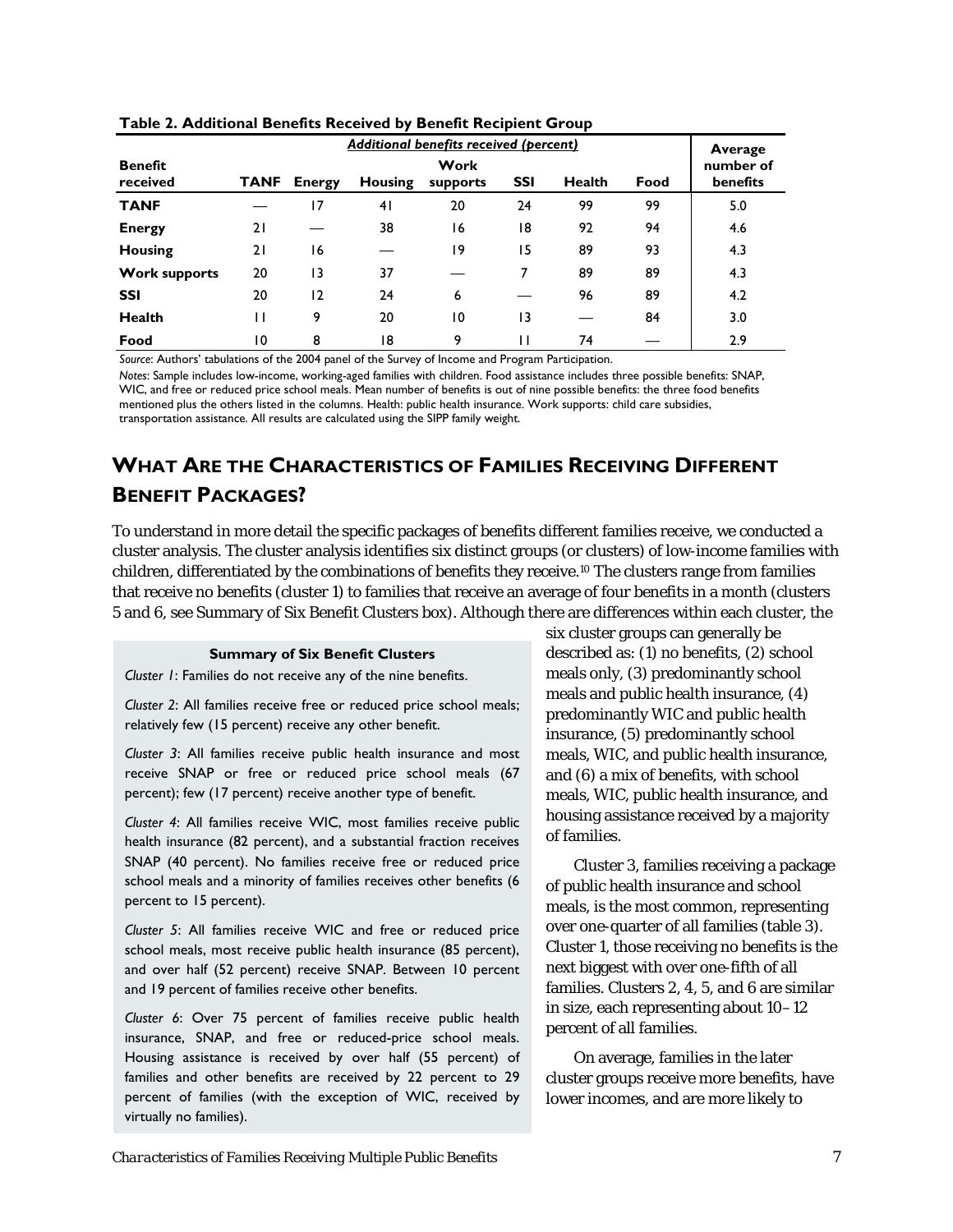experience economic hardship (table 4, top panel). Families in cluster 1 receive no benefits, while those in cluster 2 receive an average of 1.2 benefits. Families in the later clusters (clusters 3–6) receive multiple benefits at a time, on average. Families in clusters 3 and 4 receive an average of 2.0 and 2.7 benefits, respectively, while those in clusters 5 and 6 receive an average of four benefits.11

Benefit receipt is related to income, although not perfectly. The average income of families in clusters 1 and 2—families that receive no benefits and an average of one benefit, respectively—is nearly identical, with average family income roughly 20 percent higher than the federal poverty level (120 percent). The income of families in clusters 2 and 3 are near the poverty line (106 percent and 99 percent, respectively), while those in cluster 6 have average family income that falls well short of the poverty line (76 percent). Employment and earnings follow a similar pattern with higher employment rates and earnings for families that receive fewer benefits on average. Along with lower employment, earnings, and income, families in cluster 6 are more likely to experience economic hardship. Half of families in cluster 6 report being unable to cover basic expenses in the last 12 months, compared with roughly 35 percent of families in clusters 2, 3, and 4 (receiving one to three benefits on average).

|                                | Cluster I<br>No<br>benefits | <b>Cluster 2</b><br>School<br>meals | <b>Cluster 3</b><br>School meals<br>and health | <b>Cluster 4</b><br>WIC and<br>health | Cluster 5<br>WIC, school<br>meals, health | <b>Cluster 6</b><br>Mixed<br>benefits | All<br>families |
|--------------------------------|-----------------------------|-------------------------------------|------------------------------------------------|---------------------------------------|-------------------------------------------|---------------------------------------|-----------------|
| <b>Benefits received</b>       |                             |                                     |                                                |                                       |                                           |                                       |                 |
| School meals                   | 0%                          | 100%                                | 62%                                            | 0%                                    | 100%                                      | 75%                                   | 52%             |
| <b>SNAP</b>                    | 0%                          | 6%                                  | 22%                                            | 40%                                   | 52%                                       | 89%                                   | 30%             |
| <b>WIC</b>                     | 0%                          | 0%                                  | 0%                                             | 100%                                  | 100%                                      | 0.4%                                  | 22%             |
| Public health insurance        | 0%                          | 0%                                  | 100%                                           | 82%                                   | 85%                                       | 89%                                   | 60%             |
| Housing assistance             | 0%                          | 5%                                  | 5%                                             | 15%                                   | 19%                                       | 55%                                   | 13%             |
| Energy assistance              | 0%                          | 2%                                  | 2%                                             | 6%                                    | 10%                                       | 22%                                   | 6%              |
| SSI                            | 0%                          | 1%                                  | 7%                                             | 6%                                    | 11%                                       | 29%                                   | 8%              |
| <b>TANF</b>                    | 0%                          | 0%                                  | 1%                                             | 8%                                    | 13%                                       | 29%                                   | 7%              |
| Work supports                  | 0%                          | 2%                                  | 3%                                             | 11%                                   | 13%                                       | 22%                                   | 7%              |
| <b>Number of benefits</b>      | 0                           | 1.2                                 | 2.0                                            | 2.7                                   | 4.0                                       | 4.1                                   | 2.0             |
| <b>Number of family months</b> | 43,074                      | 24,543                              | 55,762                                         | 20,798                                | 21,486                                    | 26,841                                | 192,504         |

#### **Table 3. Benefits Received by Cluster Group**

*Source:* Authors' tabulations of the 2004 panel of the Survey of Income and Program Participation. Sample includes low-income, working-aged families with children.

*Note:* All results are calculated using the SIPP family weight.

Another clear distinction across these groups is age of the children in the family (table 4, bottom panel). Families in the "school meals" group (cluster 2) must have school-aged children and, on average, have the oldest children of the six cluster groups. Conversely, families in the "WIC and health" group (cluster 4) have pre-school aged children (under age 5) or the mother is pregnant; this group has the youngest children of the six groups. On average, families have two children, although families in the group that receives both WIC and free or reduced price school meals (cluster 5) are larger with an average of three children.

Family structure, educational attainment, and race and ethnicity also differ across the clusters. Among families that receive no benefits (cluster 1), a minority are single-parent families (25 percent), with the majority being married-couple families (67 percent). Conversely, three-quarters of the most disadvantaged families (cluster 6) are single-parent families. Those families in the intervening clusters (clusters 2–5) are more similar to cluster one—a minority being single-parent families (between 33 percent and 41 percent).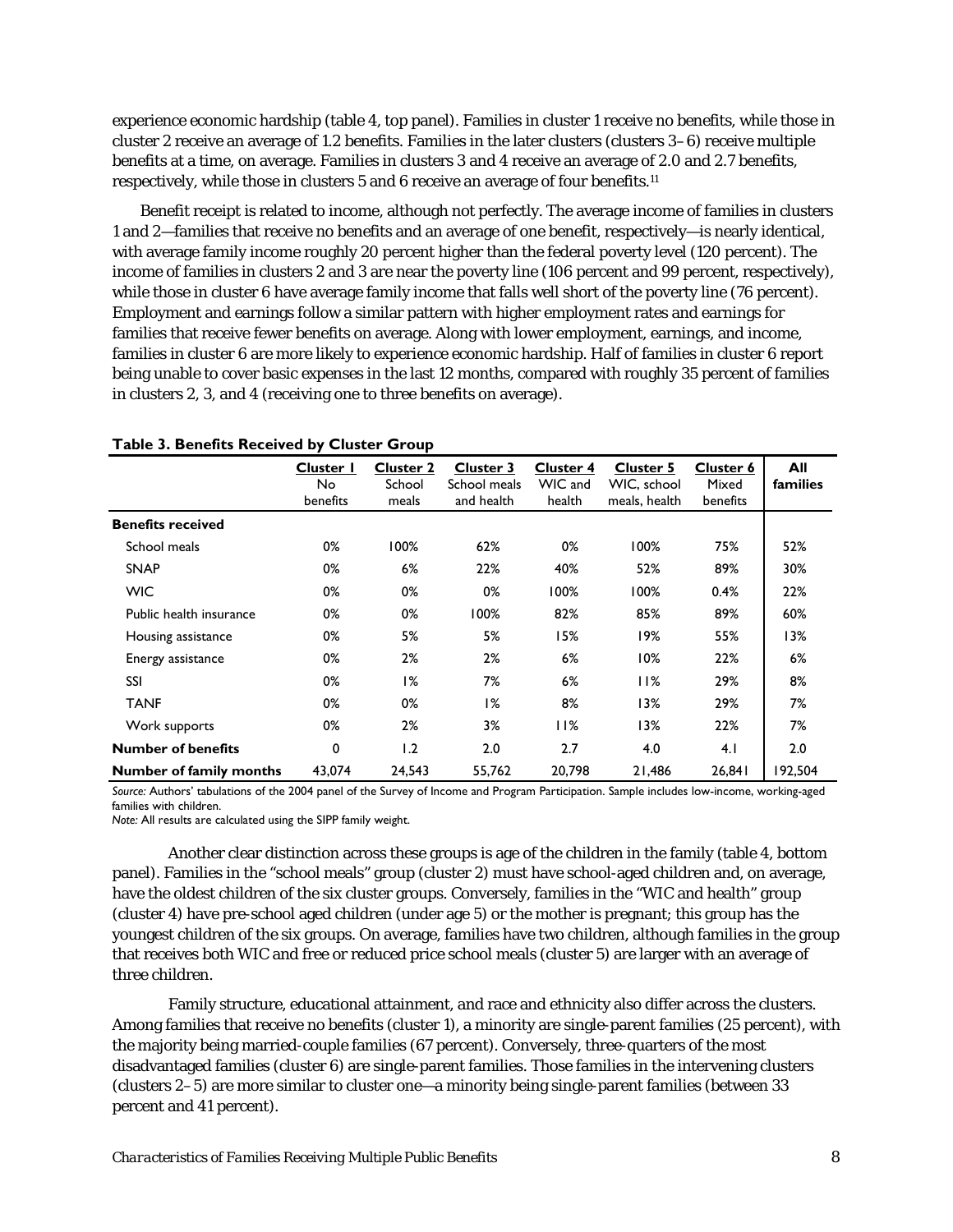Families that receive no benefits (cluster 1) are the most likely to have a college degree (28 percent) and are the least likely have no high school degree (7 percent).12 The other cluster groups have substantially lower levels of educational achievement, with 17 percent to 26 percent of families having no high school degree. Finally, families with no benefits are more likely to be non-Hispanic white as compared with families in the other groups.

|                                                               | No<br>benefits | Cluster I Cluster 2<br>School<br>meals | <b>Cluster 3</b><br>School meals<br>and health | <b>Cluster 4</b><br>WIC and<br>health | <b>Cluster 5</b><br>WIC, school<br>meals, health | Cluster 6<br>Mixed<br>benefits | All<br>families |
|---------------------------------------------------------------|----------------|----------------------------------------|------------------------------------------------|---------------------------------------|--------------------------------------------------|--------------------------------|-----------------|
| <b>Number of benefits</b>                                     | 0              | 1.2                                    | 2.0                                            | 2.7                                   | 4.0                                              | 4.1                            | 2.0             |
| <b>Economic characteristics</b><br>Income relative to federal |                |                                        |                                                |                                       |                                                  |                                |                 |
| poverty level                                                 | 122%           | 121%                                   | 106%                                           | 99%                                   | 92%                                              | 76%                            | 105%            |
| Employed                                                      | 90%            | 89%                                    | 81%                                            | 78%                                   | 77%                                              | 50%                            | 79%             |
| Earnings                                                      | \$1,948        | \$1,945                                | \$1,486                                        | \$1,385                               | \$1,533                                          | \$630                          | \$1,523         |
| <b>Economic hardship</b>                                      |                |                                        |                                                |                                       |                                                  |                                |                 |
| Unable to meet basic expenses                                 | 22%            | 35%                                    | 35%                                            | 33%                                   | 39%                                              | 51%                            | 34%             |
| Experience multiple hardships <sup>a</sup>                    | 25%            | 40%                                    | 40%                                            | 38%                                   | 43%                                              | 57%                            | 39%             |
| Children's age                                                |                |                                        |                                                |                                       |                                                  |                                |                 |
| Age of youngest                                               | 7.3            | 8.4                                    | 7.1                                            | 1.3                                   | 2.1                                              | 7.5                            | 6.2             |
| Age of oldest                                                 | 10.2           | 12.4                                   | 10.6                                           | 3.8                                   | 10.1                                             | 11.0                           | 10.0            |
| <b>Number of children</b>                                     | 1.9            | 2.2                                    | 2.0                                            | 1.8                                   | 3.1                                              | 2.1                            | 2.1             |
| <b>Family structure</b>                                       |                |                                        |                                                |                                       |                                                  |                                |                 |
| Single adult <sup>b</sup>                                     | 24.6%          | 37.4%                                  | 40.9%                                          | 33.2%                                 | 35.8%                                            | 76.6%                          | 40.4%           |
| Married couple                                                | 67.4%          | 55.5%                                  | 46.0%                                          | 49.5%                                 | 54.9%                                            | 16.3%                          | 49.2%           |
| Cohabiting couple                                             | 8.0%           | 7.2%                                   | 13.1%                                          | 17.3%                                 | 9.3%                                             | 7.2%                           | 10.4%           |
| <b>Education</b>                                              |                |                                        |                                                |                                       |                                                  |                                |                 |
| Less than high school                                         | 7%             | 18%                                    | 17%                                            | 19%                                   | 26%                                              | 20%                            | 17%             |
| High school diploma                                           | 23%            | 33%                                    | 33%                                            | 38%                                   | 36%                                              | 36%                            | 32%             |
| Some college or associates degree                             | 42%            | 41%                                    | 40%                                            | 36%                                   | 33%                                              | 41%                            | 39%             |
| College degree                                                | 28%            | 8%                                     | 9%                                             | 7%                                    | 5%                                               | 3%                             | 12%             |
| Race and ethnicity                                            |                |                                        |                                                |                                       |                                                  |                                |                 |
| White, non-Hispanic                                           | 68%            | 34%                                    | 44%                                            | 40%                                   | 24%                                              | 36%                            | 44%             |
| Black, non-Hispanic                                           | 11%            | 19%                                    | 20%                                            | 19%                                   | 23%                                              | 39%                            | 21%             |
| Hispanic                                                      | 15%            | 42%                                    | 28%                                            | 34%                                   | 48%                                              | 18%                            | 28%             |
| Other                                                         | 7%             | 6%                                     | 8%                                             | 7%                                    | 5%                                               | 7%                             | 7%              |
| Age                                                           | 38.0           | 38.1                                   | 36.8                                           | 29.2                                  | 33.0                                             | 36.0                           | 35.9            |
| <b>Number of family months</b>                                | 43,074         | 24,543                                 | 55,762                                         | 20,798                                | 21,486                                           | 26,841                         | 192,504         |

#### **Table 4. Economic and Demographic Characteristics of Families by Cluster Group**

*Source:* Authors' tabulations of the 2004 panel of the Survey of Income and Program Participation. Sample includes low-income, working-aged families with children.

*Notes:* The family characteristics take account of both the family head and spouse. For example, education is the highest level attained by the family head and spouse. Age is age of the family head, or the spouse if the head is not 18–55 years old. When race or ethnicity of the head and spouse differ, family race is considered to be black if either one is black, Hispanic if neither one is black and one is Hispanic, or "other" if neither one is black or Hispanic and one is "other race." All results are calculated using the SIPP family weight.

<sup>a</sup> There are ten indicators of material hardship: food (1) insufficiency and (2) insecurity; inability to (3) cover basic expenses; (4) pay rent or mortgage, or (5) pay utilities; not seeing a (6) doctor or (7) dentist when needed; termination of (8) phone service or (9) utilities; and (10) eviction from home. Food insufficiency and insecurity are measured over a four-month period and the others over a 12-month period prior to the fifth SIPP interview.

 $\overline{b}$  Across the sample, 90 percent of the single parent families are headed by females. The percentage is highest in clusters 4, 5, and 6, and lowest in clusters 1 and 3.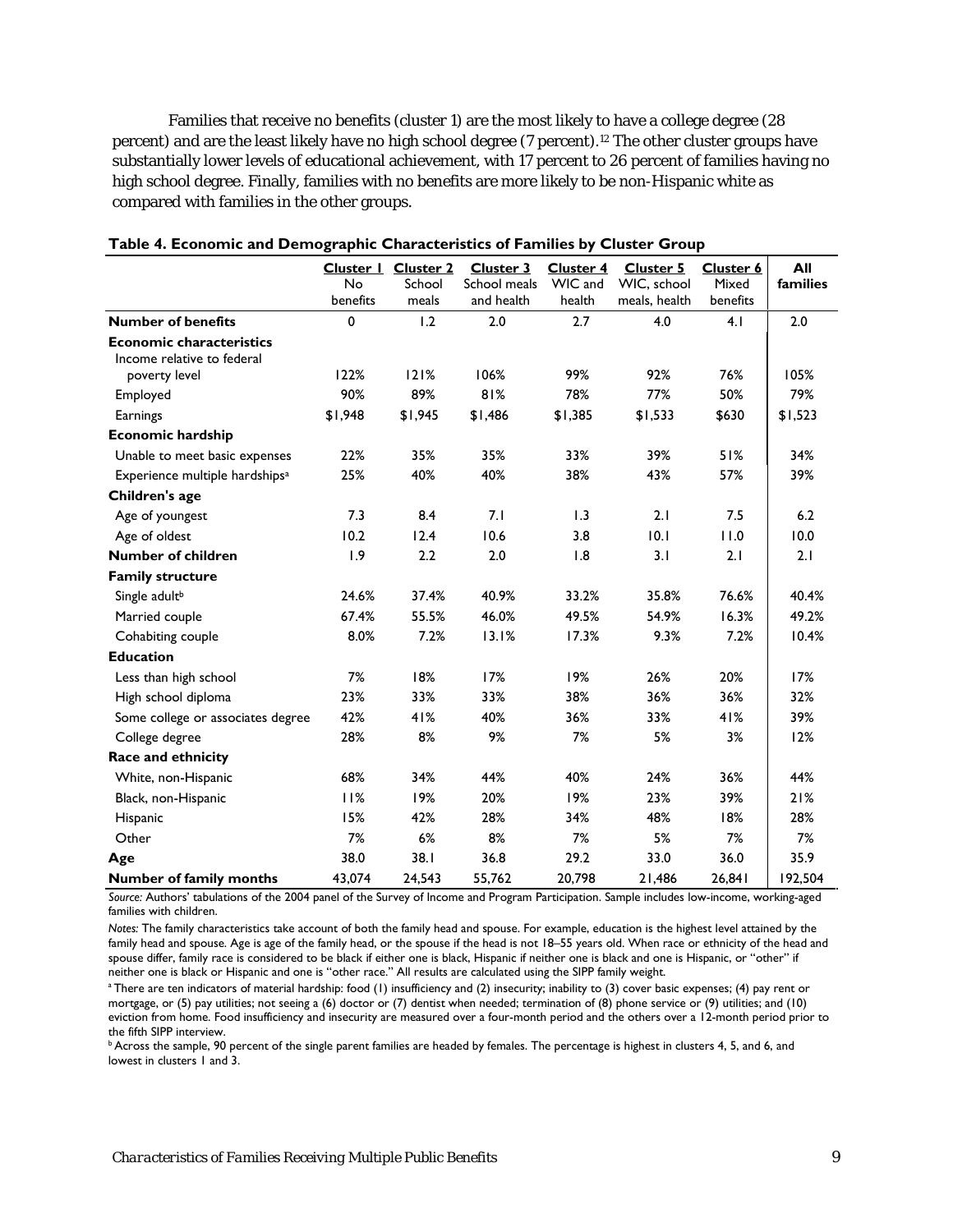Taken together, this analysis shows that low-income families with children receive a diverse package of benefits, although there are some factors that distinguish different types of packages. Families that receive the most benefits tend to have lower levels of employment, lower incomes relative to the federal poverty level, higher levels of economic hardship, lower levels of education, and a lower likelihood of being married.

### **CONCLUSION**

This brief describes the type, number, and combinations of public benefits that low-income families with children receive, as well as the characteristics of these families. By considering a wide spectrum of benefits—nine in all—we find higher rates of multiple benefit receipt than prior studies.13 We find that a majority of low-income families with children—56 percent—receive multiple benefits: 20 percent receive two benefits and 36 percent receive three or more benefits. Still, over one-fifth of low-income families and one-sixth of poor families receive no benefits even though they may be eligible.

Many low-income families with children receive food support (SNAP, WIC, and/or school meals) and health benefits (Medicaid, CHIP, and/or other state programs), and the majority of families that receive one to three benefits are limited to these two categories of benefits. Fewer families receive housing assistance, energy assistance, TANF, SSI, child care subsidies, or transportation assistance. These benefits are rarely received on their own, but mostly as part of a package with four to five benefits. Higher levels of benefit receipt are associated with lower income, earnings, and employment, and greater material hardship, but the relationships are not exact. The number and age of children are key determinants of the type and often the number of benefits received. Family structure, too, is important as single-parent families receive more benefits on average.

This study does not account for certain factors that may influence a family's package of benefits, such as ability to work, knowledge of benefit programs, and the presence of other members in the household (outside the family unit). Future analyses may wish to address these and other characteristics, and could consider an even more comprehensive group of benefits that includes unemployment compensation and the Earned Income Tax Credit, for example.

Overall, our findings suggest that low-income families with children are successful in obtaining a safety net of food and health benefits—benefits such as school meals and public health insurance, to which parents and children are entitled. Less frequently do they receive assistance with shelter (housing or energy), cash (TANF or SSI), or work supports (childcare or transportation assistance). In fact, only one of the six groups of low-income families with children (cluster 6) was found to receive these benefits at even a modest rate (between 22 percent and 55 percent). In three of the groups (clusters 3–5), receipt of these benefits was below 20 percent of families, even though the average incomes of these groups are near the federal poverty level (between 92 percent and 106 percent of the federal poverty level). This suggests that low-income families with children are not receiving benefits for which they are eligible. Coordination of program eligibility is likely one factor in this; the availability of resources for non-entitlement programs may also play a role. Many of these families, having young children, could better cope with hardship if they received additional benefits. Although there are concerns those additional programs benefits could increase dependency and reduce families' incentives to work, additional supports, particularly work supports, can be a stabilizing force, putting families in a better position to gain employment and move up the economic ladder.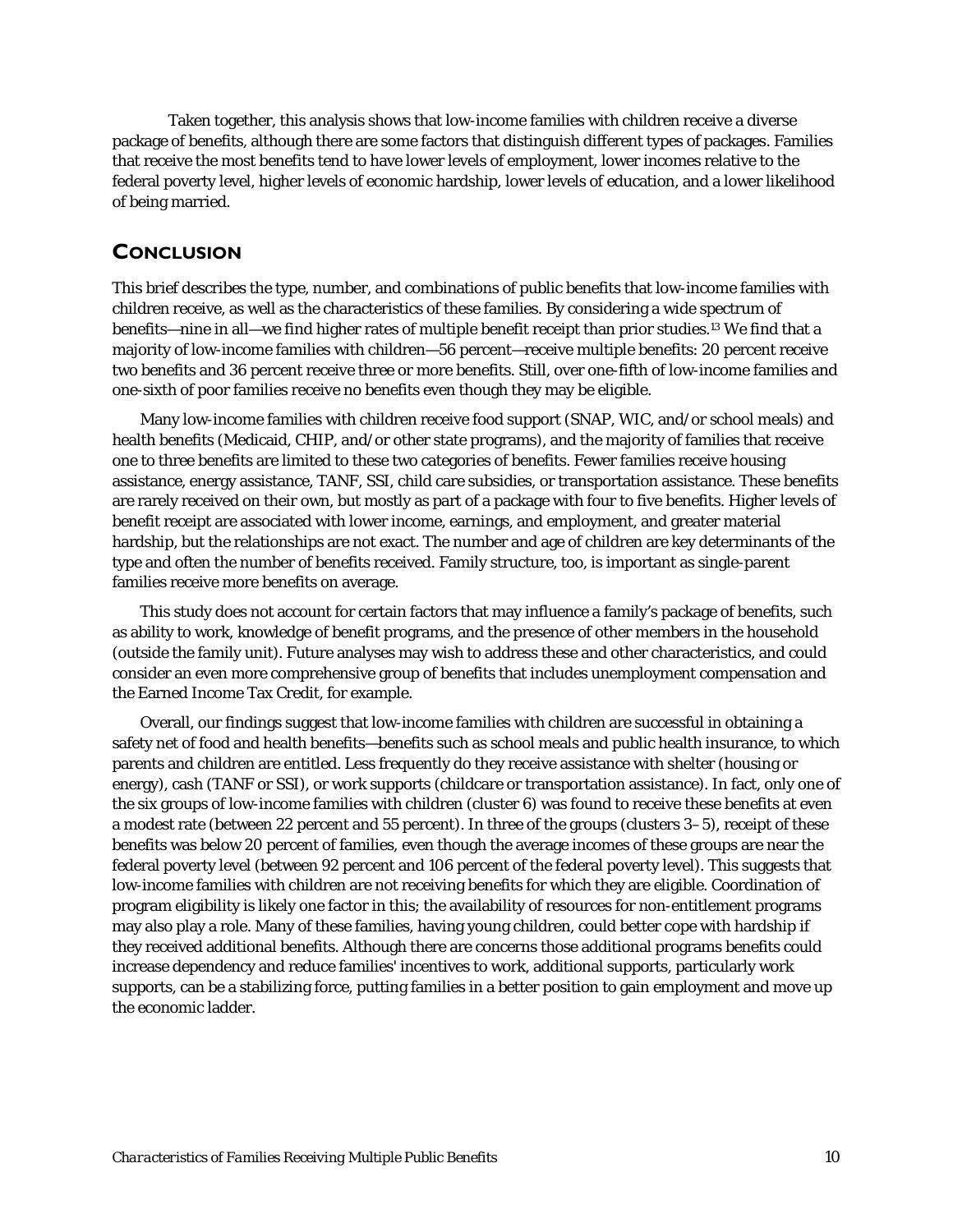### **NOTES**

- 1. Low-income is defined as having cash income below 200 percent of the federal poverty level.
- 2. Benefit receipt tends to be underreported in the SIPP, though less so than in some other household surveys, such as the Current Population Survey (Wheaton 2007). Whether this leads to underestimates or overestimates of single or multiple benefit receipt depends on how underreporting relates to the number of benefits received. Seam bias—the tendency for changes in estimates to be greater between two successive waves of a survey than between estimates measured within a single interview—is found in the 2004 SIPP (Moore 2008) and leads to both under- and over-reporting of benefits, depending on when receipt began and ended. It is unlikely to bias our findings in a meaningful way.
- 3. Some respondents do not answer all of the questions. In these cases, the Census Bureau uses statistical hot-deck imputation for the item nonresponse; we include these values in our analysis.
- 4. In 2012, the poverty threshold for a single parent with two children was \$18,498. Thus, this family was below 200 percent of the federal poverty level if it had income below \$36,996.
- 5. Some families appear in the sample for only a few months, while others appear for all 48 months of the panel. Over time, families may shift in their composition or split into two families.
- 6. We include only program benefits that are means-tested; that is, eligibility is based on a family's income. This excludes such benefits as unemployment compensation, which are important for stabilizing families after job loss but are based on one's work history (not current income). We do not include the Earned Income Tax Credit (EITC), another key support for low-income working families, because it is not a program that people apply for, but rather, a tax credit that people receive as a result of the tax filing process.
- 7. Medicaid provides coverage to children as well as some parents and other adults; CHIP covers children not eligible for Medicaid, and low-income pregnant women.
- 8. Ninety-two percent of TANF families receive four or more benefits (not shown).
- 9. Families that receive housing assistance may have their utilities partially covered if utilities are included in public housing rent.
- 10. The cluster analysis considers all nine benefit types in creating the six clusters.
- 11. See appendix table A-1 for more information on the number of benefits received by families in each of the six clusters.
- 12. Family educational attainment is measured as the greater level of attainment between the head of the household and the spouse, if present.
- 13. This analysis excludes benefits that are not means-tested, such as unemployment compensation and the Earned Income Tax Credit, which may be integral supports for some families. Higher rates of multiple benefit receipt would be found if we also considered these benefits.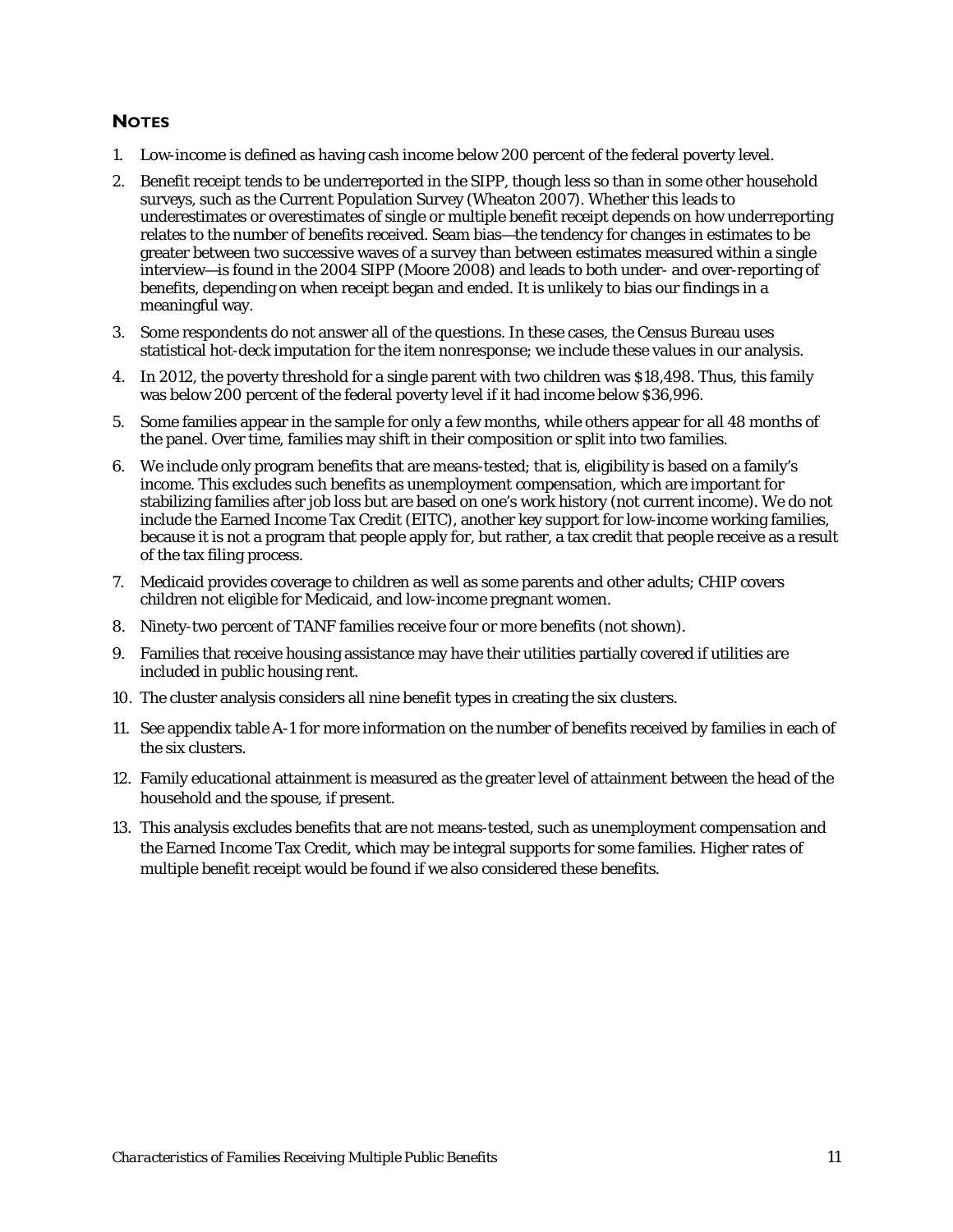### **REFERENCES**

- Acs, Gregory, and Pamela J. Loprest. 2005. *Who Are Low-Income Working Families?* Washington DC: The Urban Institute. http://www.urban.org/publications/311242.html.
- Cancian, Maria, Eunhee Han, and Jennifer L. Noyes. 2011. "From Multiple Program Participation to Disconnection in Wisconsin." *Focus* 28 (2): 9–15. Madison, WI: Institute for Research on Poverty, University of Wisconsin-Madison.
- Dahl, Molly W., and John Karl Scholz. 2011. "The National School Lunch Program and School Breakfast Program: Evidence on Participation and Noncompliance." Madison, WI: Institute for Research on Poverty, University of Wisconsin-Madison. http://www.econ.wisc.edu/~scholz/Research/Lunch.pdf
- Gothro, Andrew and Carole Trippe. 2010. "Multiple Benefit Receipt Among Individuals Receiving Food Assistance and Other Government Assistance." Washington, DC: Mathematica Policy Research.
- Kassabian, David, Anne Whitesell, and Erika Huber. 2012. *The Welfare Rules Databook: State TANF Policies as of July 2011*. Washington, DC: The Urban Institute. http://www.urban.org/publications/412641.html.
- Moore, Jeffrey C. 2008. "Seam Bias in the 2004 SIPP Panel: Much Improved, but Much Bias Still Remains." Washington, DC: U.S. Census Bureau.
- Nichols, Austin, and Sheila R. Zedlewski. 2011. "Is the Safety Net Catching Unemployed Families?" Washington, DC: The Urban Institute, Brief 21. http://www.urban.org/publications/412397.html.
- Rosenbaum, Dottie and Stacy Dean. 2011. "Improving the Delivery of Key Work Supports: Policy & Practice Opportunities at a Critical Moment." Washington, DC: Center on Budget and Policy Priorities.
- Tan, Pang-Ning, Steinbach, Michale, and Vipin Kumar. 2005. "Cluster Analysis: Basic Concepts and Algorithms." in Introduction to Data Mining, 487–568. Boston, MA: Addison-Wesley.
- Waters-Boots, Shelley. 2010. "Improving Access to Public Benefits: Helping Eligible Individuals and Families Get the Income Supports They Need." Ford Foundation, Open Society Institute, and Annie E. Casey Foundation.
- Wheaton, Laura. 2007. *Underreporting of Means-Tested Transfer Programs in the CPS and SIPP. Proceedings of the American Statistical Association*, Social Statistics Section: 3622–29. Alexandria, VA: American Statistical Association.
- Zedlewski, Sheila R., Gina Adams, Lisa Dubay, and Genevieve M. Kenney 2006. *Is There a System Supporting Low-Income Working Families?* Washington DC: The Urban Institute. http://www.urban.org/publications/311282.html.
- Zedlewski, Sheila. 2012. "TANF and the Broader Safety Net*.*" Washington, DC: Urban Institute. http://www.urban.org/publications/412569.html